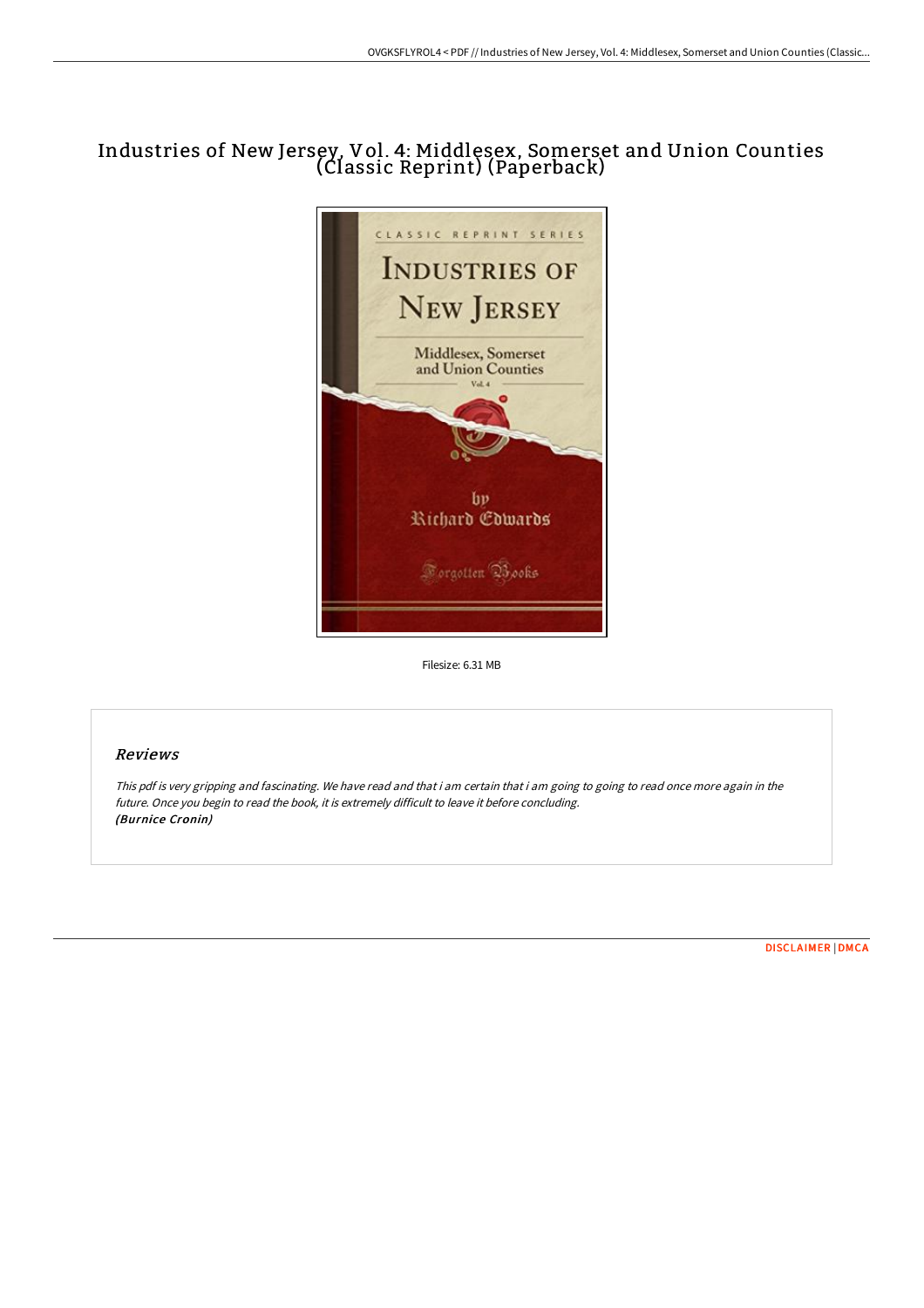### INDUSTRIES OF NEW JERSEY, VOL. 4: MIDDLESEX, SOMERSET AND UNION COUNTIES (CLASSIC REPRINT) (PAPERBACK)



Forgotten Books, 2018. Paperback. Condition: New. Language: English . Brand New Book \*\*\*\*\* Print on Demand \*\*\*\*\*. Excerpt from Industries of New Jersey, Vol. 4: Middlesex, Somerset and Union Counties The first successful attempts to colonize within the district embraced in this State were made by the Dutch, a small party of whom settled in the year 1618 in that part of Jersey City which until 1870 was the village of Bergen; and five years later a second colony established itself at the mouth of Timber Creek, south of the subsequent site of Gloucester city, where the leader of the expedition, Captain Cornelius Jacobse Mev built Fort Nassau. It is quite possible that this old fort stood where the little village of Red Bank (gloucester County) now stands, and where a small body of Americans gallantly withstood a much larger body of Hessians, in October, 1777. Other settlements were eFected by the Dutch, both in East and West New Jersey, and in 1627 several parties of Swedes settled along and near the Delaware shore, chie?y within the present limits of Gloucester County, their chief settlement being still known as Swedesboro . The Dutch had made their principal settlement in New York, while the main colonies of the Swedes were in Delaware and southeastern Pennsylvania; the former designated their American possessions New Netherlands, and New York city was called New Amsterdam, while the Swedes gave the name of New Sweden or New Swede land to their settlements, and. Their chief tpwn they called Christeen, or Christiana. As was to be. Expected, the two could not long continue to live and rule peaceably so near one another, and the Dutch, being the stronger, after repeated attempts, succeeded in obtaining the mastery. The greater part of the Swedes were permitted and consented to...

 $\frac{1}{100}$ Read Industries of New Jersey, Vol. 4: Middlesex, Somerset and Union Counties (Classic Reprint) [\(Paperback\)](http://www.bookdirs.com/industries-of-new-jersey-vol-4-middlesex-somerse.html) Online D Download PDF Industries of New Jersey, Vol. 4: Middlesex, Somerset and Union Counties (Classic Reprint) [\(Paperback\)](http://www.bookdirs.com/industries-of-new-jersey-vol-4-middlesex-somerse.html)